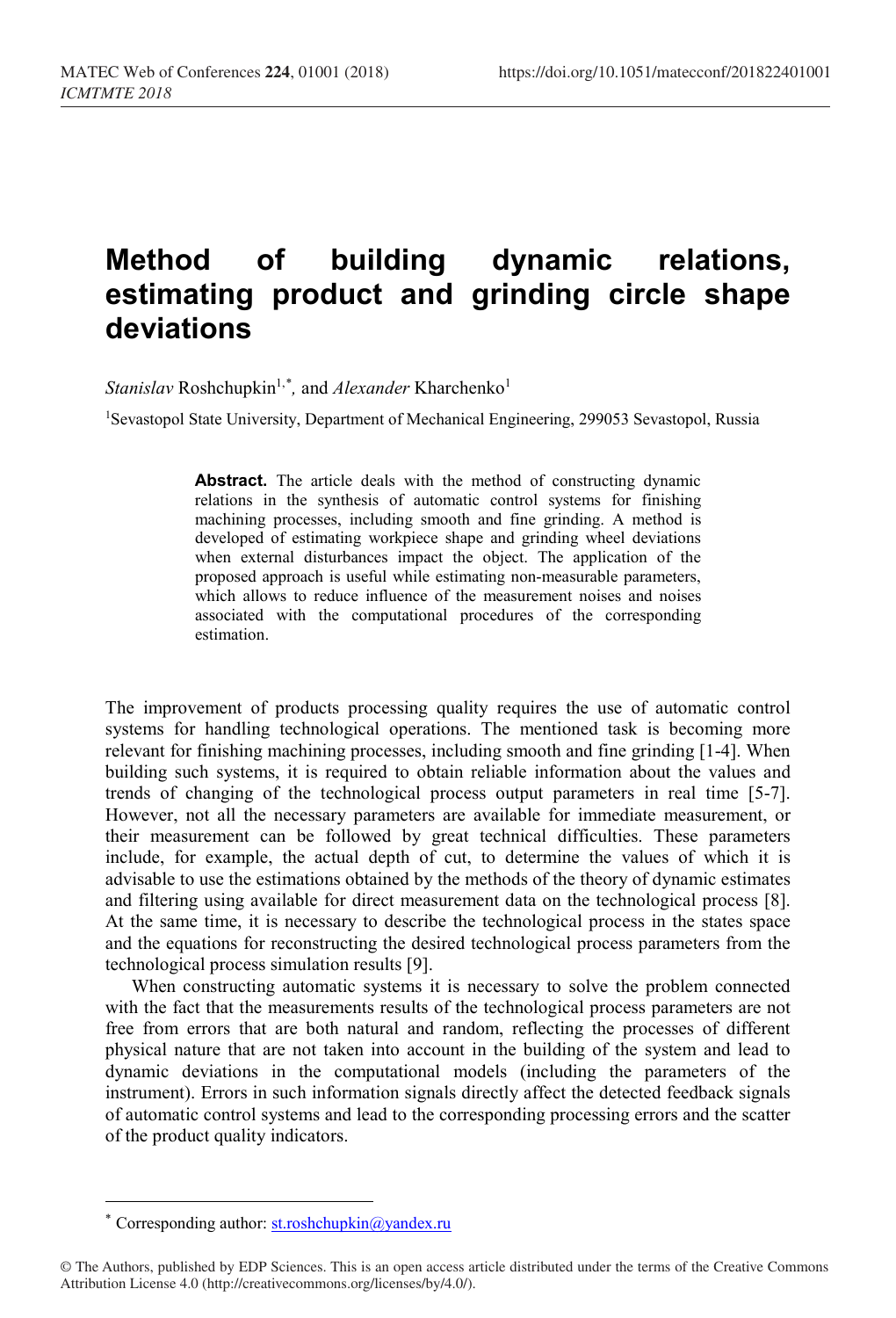,

To increase the sensitivity of control systems to deviations of parameters and, especially to tendencies of their change, control systems with feedback including the derivative are used. However, the errors of the measuring signal increase substantially due to the dependence not only on the error amplitudes of the initial representations, but also on the rates of their change.

Such problem is relevant in the synthesis of control systems for smooth and fine grinding processes. Its solution requires the modification of dynamic relations that do not require differentiation of measurements [10].

Modifications of the state space ("system model") and the corresponding changes in the "observation equations" are rational to represent as a separate subsystem of the "states recovery equations" and "subsystem of observations". In [11], the method [8] based on the method of undetermined coefficients was used to solve the problem, but the formulation of the "equation of state recovery" is associated with significant difficulties.

The aim of this work is to develop a method for building dynamic relations that do not require differentiation of measurement signals when estimating product shape and grinding wheel deviations for smooth and fine grinding.

In accordance with the method [8], the dynamic description of the processes of smooth and fine grinding in the form of a state space has the form:

$$
\dot{Y}_0 = A_0 \cdot Y_0 + B_0 \cdot \Psi + C_0 \cdot U, \qquad (1)
$$

$$
\text{The } \dot{Y}_0 = \begin{bmatrix} \dot{y}_1 \\ \dot{y}_2 \\ \dot{y}_3 \\ \dot{y}_4 \end{bmatrix}, Y_0 = \begin{bmatrix} y_1 \\ y_2 \\ y_3 \\ y_4 \end{bmatrix}, B_0 = \begin{bmatrix} B_{01} & B_{02} \end{bmatrix}
$$

$$
U = \begin{bmatrix} \Delta L \\ \dot{L} \end{bmatrix}, \ \Psi = \begin{bmatrix} \Psi_1 \\ \Psi_2 \end{bmatrix}, \ \Psi_1 = [\Delta R + \Delta r], \ \Psi_2 = [\Delta \dot{R} + \Delta \dot{r}]
$$

$$
B_{01} = \begin{bmatrix} 0 \\ -\frac{c_3}{m_1} \\ 0 \\ -\frac{c_3}{m_2} \end{bmatrix}, B_{02} = \begin{bmatrix} 0 \\ -\frac{h_3}{m_1} \\ 0 \\ -\frac{h_3}{m_2} \end{bmatrix}, C_0 = \begin{bmatrix} 0 & 0 \\ 0 & 0 \\ 0 & 0 \\ \frac{c_2}{m_2} & \frac{h_2}{m_2} \end{bmatrix}
$$

 $Y_0$  – vector (matrix-column) representing the state vector of the system;  $\dot{Y}_0$  – vector of the derivative states of the system;  $A_0$  – matrix characterizing the dynamic properties of the system;  $B_0$  – matrix of influence parameters of detail and circle shape deviation;  $\Psi$ – vector of states of detail and circle shape deviations from the nominal parameters;  $C_0$  – process control matrix (due to transverse feed); *U* – vector of control actions associated with the transverse feed.

To describe the process, the following notations are introduced: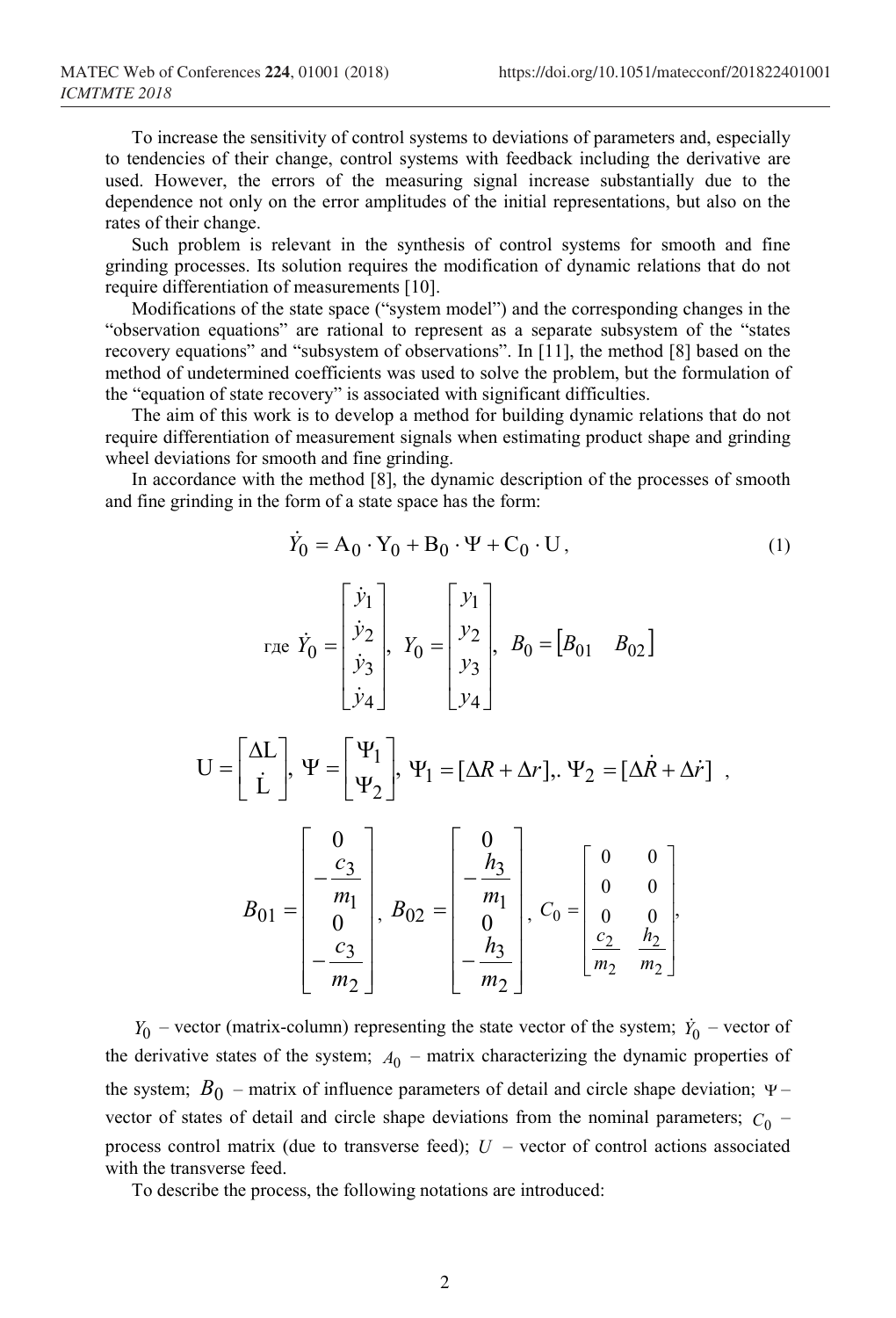*L,*  $x_1$ *,*  $x_2$  *– center-to-center distance, grinding wheel and the details center coordinates* deviations relative to the corresponding positions of dynamic equilibrium;

 $R_k$ ,  $c_1$ ,  $h_1$ ,  $m_1$  – radius of the circle, its unit stiffness, damping coefficient and mass;  $r<sub>0</sub>$ ,  $c<sub>2</sub>$ ,  $h<sub>2</sub>$ ,  $m<sub>2</sub>$  – radius of the detail, its unit stiffness, damping coefficient and mass;  $c_3$ ,  $h_3$  – equivalent parameters of the circle and detail contact zone.

$$
L(\tau) = R(\phi(\tau)) + r(\phi(\tau)) - t_f(\tau) - \int_{\tau_0}^{\tau} \dot{S} d\tau + y_T - y_{VII}
$$
 (2)

where  $t_f$  is the depth of insertion of the cutting circle grains into the workpiece material, counted from its original surface;  $\dot{S}$  – transverse feed;  $\mathcal{Y}_T$ ,  $\mathcal{Y}_{Y\Pi}$  – temperature and elastic deformations of the technological system

In expression (1), the matrix  $B_0$  представлена is represented in block form in a split in columns form. The purposefulness of such a description will be shown below.

To restore the variables in the form corresponding to (1), it is necessary to construct a "state recovery equation", which in this case will have the expression:

$$
X_0 = D_0 \cdot Y_0,\tag{3}
$$

where  $D_0$  is a matrix characterizing the composition of the state space parameters estimates, the structure of their linear combinations.

If the estimates of the entire state space are required, then it is an identity matrix.

As mentioned above, the direct application of matrix representations (1) in modelling is inexpedient because of the need to differentiate the form deviations. To overcome these difficulties, we introduce a modified system state vector in the form of:

$$
F = Y_0 - B_{02} \cdot \Psi_1,\tag{4}
$$

where  $Y_0$ ,  $B_{02}$ ,  $\Psi_1$  correspond to expressions represented in the dependence (1).

It follows directly from the relation (1) that  $\Psi_1 = \Psi_2$ . And from equation (4) it follows:

$$
Y_0 = F + B_{02} \cdot \Psi_1. \tag{5}
$$

It is known, for example [12], that for any matrices compatible in form  $\alpha(t)$  and  $\beta(t)$  the relation *dt*  $t)$ <sup> $\frac{d\alpha(t)}{dt}$ </sup> *dt*  $(t)$ <sup> $\frac{d\beta(t)}{dt}$ </sup> *dt*  $\frac{d[\alpha(t) \cdot \beta(t)]}{dt} = \alpha(t) \frac{d\beta(t)}{dt} + \beta(t) \frac{d\alpha(t)}{dt}$  is just.

The derivative  $\dot{Y}_0$  of the state vector (4), obtained taking into account equality (5) and the above-mentioned matrix identity, has the following form:

$$
\dot{Y}_0 = \dot{F} + \dot{B}_{02} \cdot \psi_1 + B_{02} \cdot \psi_2.
$$
 (6)

With the decomposition of the split forms, the matrix equation (1) can be rewritten as: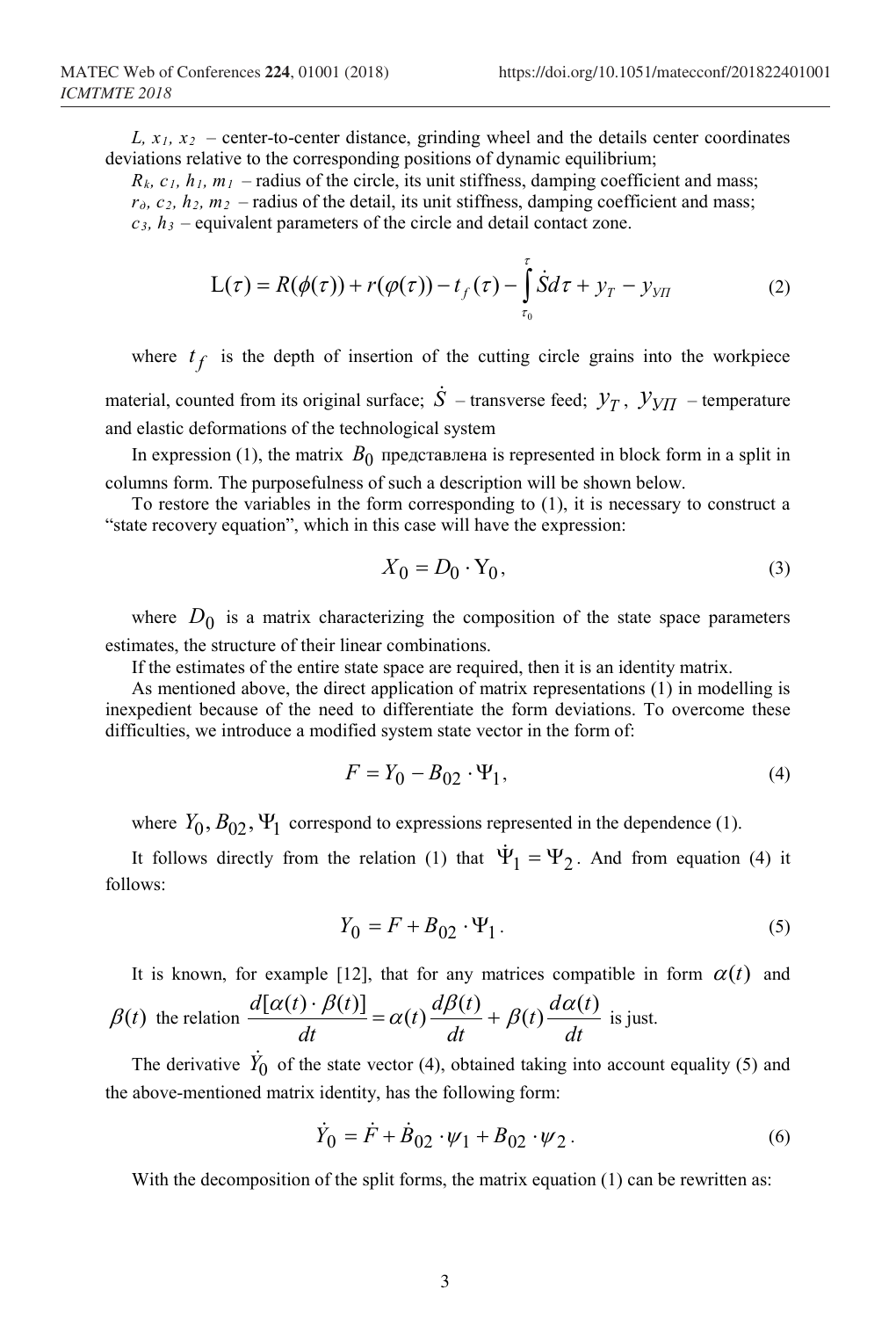$$
\dot{Y}_0 = A_0 \cdot Y_0 + B_{01} \cdot \Psi_1 + B_{02} \cdot \Psi_2 + C_0 \cdot U \tag{7}
$$

Substitution in the right-hand side of equation (7)  $Y_0$  from (4) from (4) leads to the result:

$$
\dot{Y}_0 = A_0 \cdot [F + B_{02} \cdot \Psi_1] + B_{01} \cdot \Psi_1 + B_{02} \cdot \Psi_2 + C_0 \cdot U \,. \tag{8}
$$

Comparison of the left-hand sides of (6) and (8) implies:

$$
\dot{F} + \dot{B}_{02} \cdot \psi_1 + B_{02} \cdot \psi_2 = A_0 \cdot [F + B_{02} \cdot \Psi_1] + B_{01} \cdot \Psi_1 + B_{02} \cdot \Psi_2 + C_0 \cdot U,
$$

that after the corresponding transformations and realignments enables to write down a modified equation of state that does not contain  $\Psi_2$  and, therefore, does not require differentiating the parameters of the forms  $\Psi_1$ :

$$
\dot{F} = A_0 \cdot F + [A_0 \cdot B_{02} + B_{01} - \dot{B}_{02}] \cdot \Psi_1 + C_0 \cdot U. \tag{9}
$$

Comparison of equation (9) for the modified state space  $F$  and the initial relation (1) for the state space  $Y_0$  allows us to consider the coefficient before the matrix  $\Psi_1$ :

$$
B_1 = [A_0 \cdot B_{02} + B_{01} - \dot{B}_{02}], \qquad (10)
$$

as a matrix of the influence of the detail and the circle shape deviation for the modified state. If, in addition, the parameters of damping of the contact zone, workpiece and grinding wheel mass during the processing can be adopted independent of time, then the elements of the matrix  $B_{02}$  equal zero and the expression (10) takes the form:

$$
B_1 = [A_0 \cdot B_{02} + B_{01}].
$$

The modified matrix differential equation of the state space has the form:

$$
\dot{F} = A_0 \cdot F + B_1 \cdot \Psi_1 + C_0 \cdot U. \tag{11}
$$

Both the system of differential equations (1) and the system (11) corresponding with an accuracy to the notations  $Y_0$ ,  $\dot{Y}_0$  u  $F$ ,  $\dot{F}$  systems of homogeneous linear differential equations  $\dot{Y}_0 = A_0 \cdot Y_0$  and  $\dot{F} = A_0 \cdot F$ . Consequently, systems (1) and (11) are equivalent in the sense of Lyapunov [13].

The state estimation  $X_0$  based on the simulation results of the modified system (11) can be reconstructed in states (3) by applying the transformation (7) to the results (11):

$$
X_0 = D_0 \cdot F + D_0 \cdot B_{02} \cdot \Psi_1, \qquad (12)
$$

where the matricies  $X_0$ ,  $D_0$ ,  $B_{02}$ ,  $\Psi_1$  correspond to the matrices used in (1), and the modified state vector is determined by (11).

The application of the proposed approach is useful when estimating directly nonmeasurable parameters (for example, the actual depth of cutting) and allows to reduce the